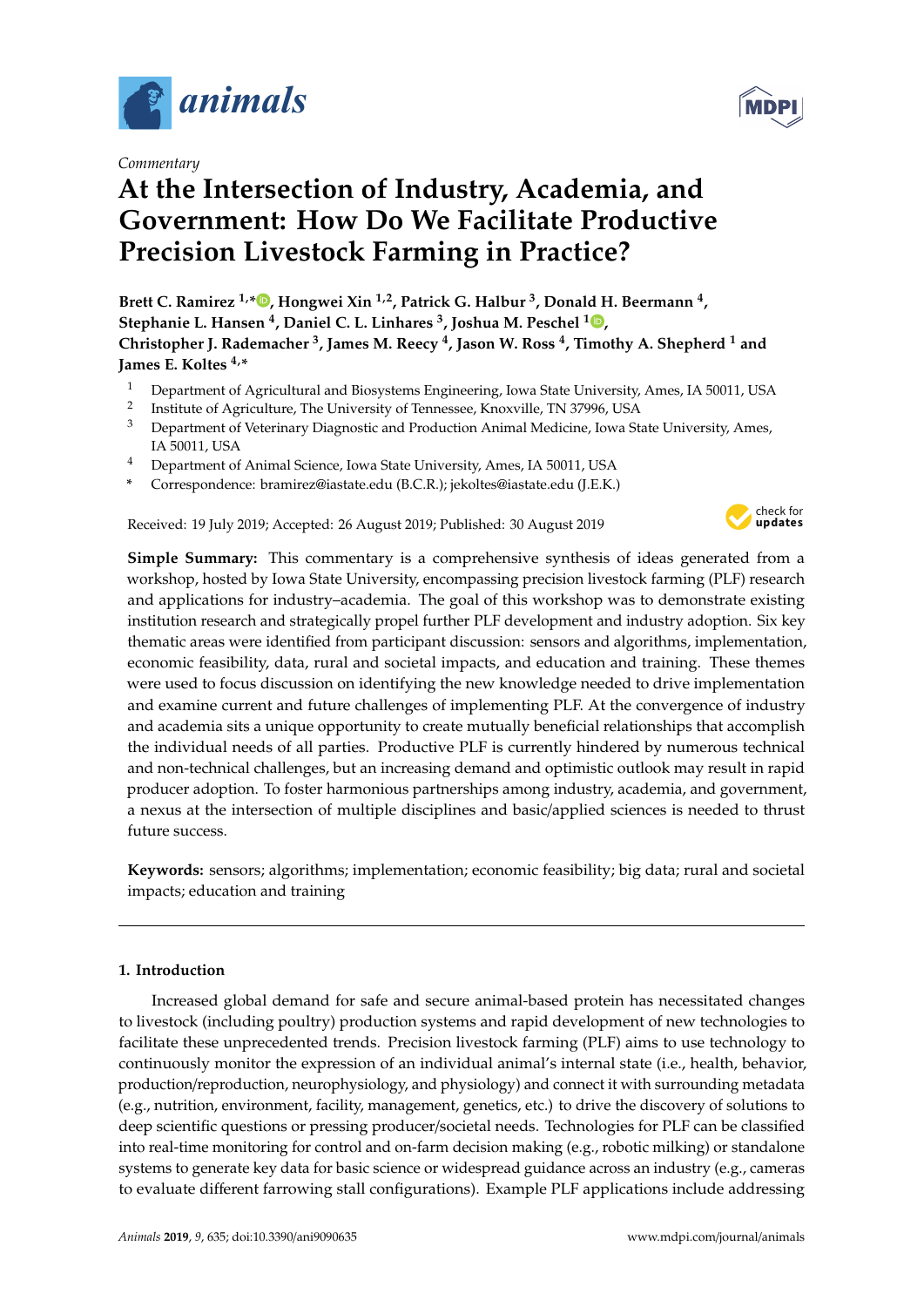animal health (early disease detection), nutrition (optimal feeding or dietary impacts), welfare (resource allocation or handling), husbandry (animal management and care), breeding and phenomics (high-throughput phenotyping), environment (thermal/air quality), products (meat/egg/milk quality), etc. Such applications are truly boundless, and innovation is always thriving, but sector-wide adoption to address these grand challenges is rarely accomplished.

Productive PLF requires stakeholders to jointly and independently overcome both technical and non-technical challenges. Education and training the future workforce in PLF requires an extensive network of educators and extension programs. Key PLF stakeholders identified are academia, producers, allied industries, government agencies, commodity groups, and consumers. The core .<br>development and implementation of PLF originates from allied industry, academia, and producers, while government agencies, commodity groups, and consumers can provide funding and shape direction. Industry will generally be defined as enterprises developing and marketing commercial technologies/equipment implemented by producers. Producers consist of those who oversee animal management, feeding, care, ownership, and marketing. Lastly, academia is public/private institutions focused on research, teaching, and extension. The specific goals of industry, academia, and producers are inherently different; however, there exists an intersection where all entities can prosper. Clear goals and intellectual exchange among entities are needed to span the transdisciplinary nature of PLF. A graphical depiction of this relationship and collaboration is illustrated in Figure [1.](#page-1-0)

<span id="page-1-0"></span>

**Figure 1.** Key precision livestock farming (PLF) stakeholders and their interactions to drive and create **Figure 1.** Key precision livestock farming (PLF) stakeholders and their interactions to drive and create applications for improving animal production systems. Government agencies shape the direction of applications for improving animal production systems. Government agencies shape the direction of PLF and have increasing invested in PLF areas. Social acceptance of PLF practices by consumers will PLF and have increasing invested in PLF areas. Social acceptance of PLF practices by consumers will also play a key role in research and development, as well as adoption. also play a key role in research and development, as well as adoption.

To raise awareness and further foster public–private partnerships regarding the development To raise awareness and further foster public–private partnerships regarding the development and and adoption of PLF technologies nationally and globally, a PLF workshop was hosted by the College adoption of PLF technologies nationally and globally, a PLF workshop was hosted by the College of of Agriculture and Life Sciences and College of Veterinary Medicine at Iowa State University (ISU) Agriculture and Life Sciences and College of Veterinary Medicine at Iowa State University (ISU) in in December 2018. The workshop featured strategic speakers covering foundational research, December 2018. The workshop featured strategic speakers covering foundational research, funding funding opportunities from government agencies, and industry perspectives, as well as presentations opportunities from government agencies, and industry perspectives, as well as presentations from on-going research at ISU. A discussion concluded the workshop and participants responses to two strategic questions were used to catalyze this work. The overarching goals of this commentary are to are to formally disseminate this discussion, raise awareness among PLF stakeholders, and drive formally disseminate this discussion, raise awareness among PLF stakeholders, and drive collaboration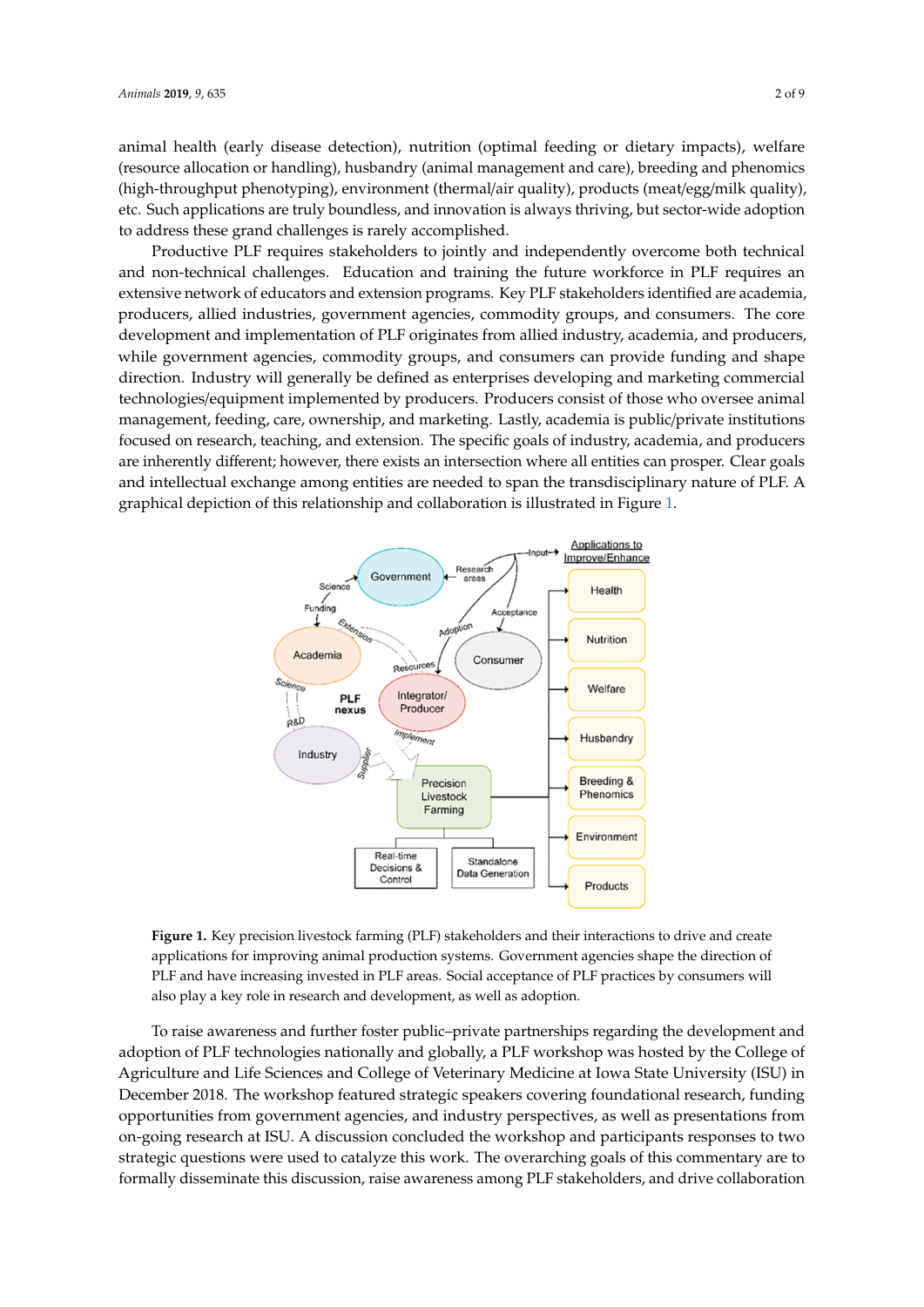for adoption of productive PLF. Specific objectives of this commentary are to (1) highlight the unique industry, academic, and government perspectives on PLF development and adoption; (2) discuss where mutually beneficial collaborative relationships can be created between industry and academia; and (3) synthesize the future vision and challenges of implementing PLF.

#### **2. Thematic Areas**

The approximately 100 workshop participants (50 external and 50 internal to ISU) consisted of all levels of academia, producers, integrators, management services, and representatives from government agencies and commodity groups. Two strategic questions were prompted to facilitate discussion: (1) Based on what you have heard today, what new knowledge do we need to move forward with implementation of PLF in animal production? and (2) What challenges to implementation of PLF do you foresee? The responses to the questions were summarized and synthesized within six key thematic areas: sensors and algorithms, implementation, economic feasibility, data, rural and societal impacts, and education and training.

#### *2.1. Sensors and Algorithms*

A vital component of PLF is the ability of sensors and their accompanying algorithms to condition (i.e., convert to physical value) and interpret sensor signals. Sensors can detect the animal's expressed internal state (i.e., physiological, behavioral, productivity, neurophysiological, and health) as well as measure or collect surrounding metadata (e.g., environment, facility, management, surroundings, etc.). Expression of the animal's state may be sensed from on-animal (i.e., contact) sensors or non-contact sensors. Both categories have advantages and disadvantages that must be considered in the PLF scope. These sensors must be accurate, precise, cost-effective, reliable, and robust for livestock production system environments. These attributes are critical to providing high-quality inputs into the algorithms used to condition sensor signals and, ultimately, to interpreting/classifying the physical values to meaningful information from which assessment/decisions can be made. Sensor information must be processed in real-time with high accuracy, specificity, and sensitivity. Algorithm flexibility is critical to dynamic environments, facilities, and locations. Integrated, robust, and thoroughly tested algorithms are needed during lab/small-scale development to promote more effective integration at the commercial scale, and to promote the style of livestock production systems.

Today's sensors and algorithms still face several challenges. Sensed information and measurements must be made into real-time, actionable advice/decisions, requiring complex technologies and analytical methods that are integrated with existing mechanical, human, and animal infrastructures. Most sensing technologies currently exist as standalone units; however, a multiplexing/integration of numerous PLF technologies (PLFTs) is needed to provide a unified structure of actionable/usable information for producers within the whole livestock production ecosystem. PLFTs measuring environment, nutrition, health, etc., will need to be integrated to create the general metadata. A diverse range of technology is needed to encompass the range of livestock production systems (e.g., group versus individual housing, size of operation, and species differences), and PLTs will need continuous innovation and development.

#### *2.2. Economic Feasability*

Developed PLFTs require techno-economic assessment to determine technical and economic performance of the product or process in which that product would augment. Example objectives include predicting the success of a product at different scales or performing an economic comparison of different products/technologies that provide a similar service. The value of a PLFT must be demonstrated at a stakeholder level to promote use and further development. Additional value in PLFT is needed beyond the data used to make day-to-day decisions. For example, producers would need to see an improvement in animal health (decrease in animal mortality and/or treatment rates) from actionable items generated by PLF.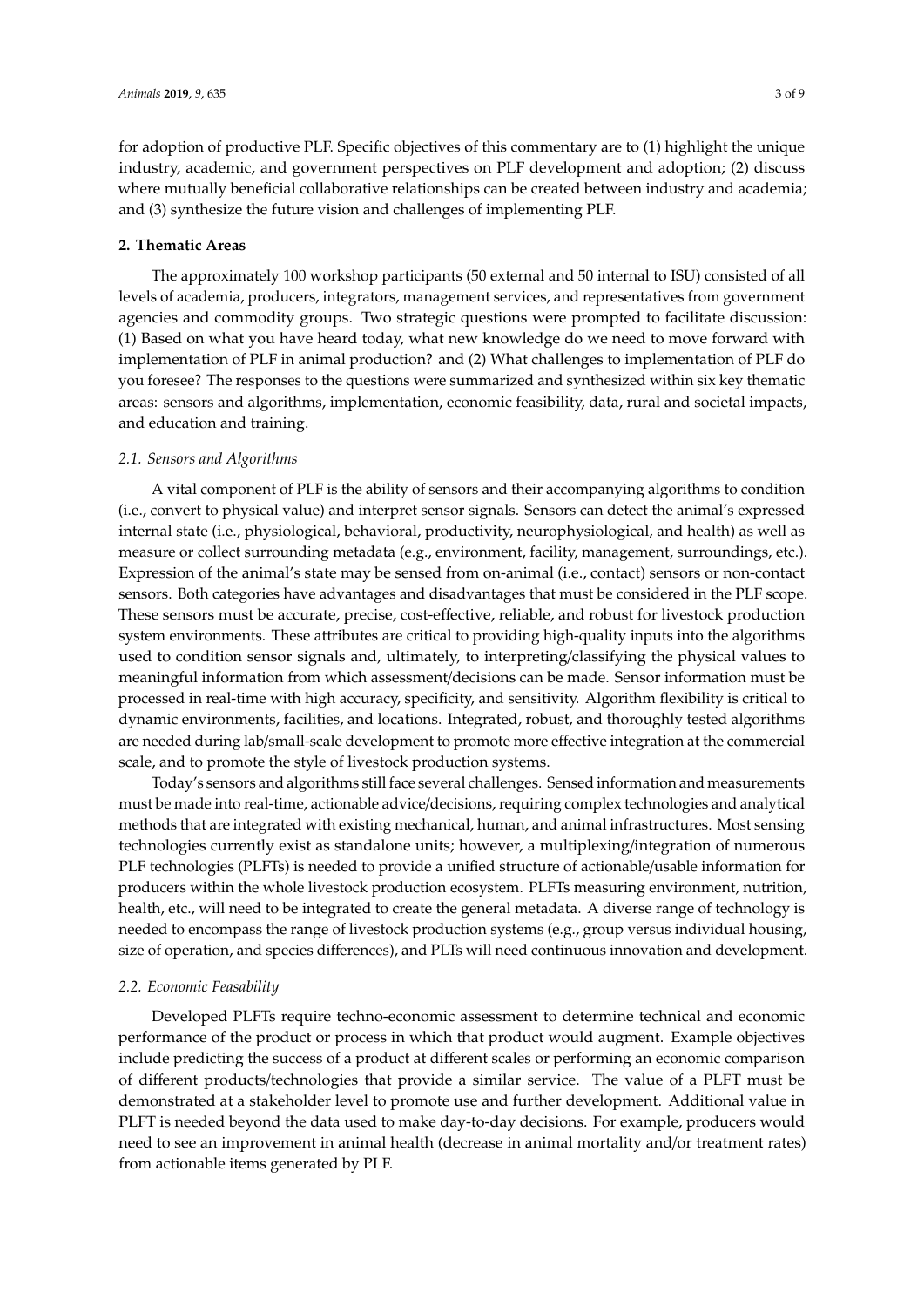Currently, the enhanced development of PLF is hindered by the limited availability of information to estimate return on investment and the value of information gained from some technologies. Another challenge regards its adoption in smaller operations when capital cost for new technology is often high, compared to larger operations that can purchase in large quantities to decrease costs. With new technologies, long-term serviceability can be a challenge as robustness of hardware is often unknown. A new skilled and trained workforce will be needed to install, calibrate, and manage PLF technology hardware for particular facilities as well as those to vertically manage and integrate data with other production data. Long-term costs associated with rapid changes in hardware are relatively unknown but must be factored into economic feasibility of implementation.

#### *2.3. Implementation*

At the forefront of implementing productive PLFTs is the need to fully understand adoption barriers for end users and the most economic methods to address them. This can strategically aim technology development towards having a greater likelihood of potential adoption. A match between animal operation scale and technology must be understood to ensure appropriate implementation. For example, small operations often have different production systems compared to large operations, which require PLFTs to be flexible.

Technologies must be thoroughly tested and proven to work under various environments and in a myriad of facilities. Implementation is often deterred by a lack of rigorous performance evaluation during initial development of PLFTs, leading to insufficient support from industry. Another major obstacle in implementation is producer acceptance. Producers frequently lack confidence in their ability to adopt PLF approach and use new technologies, as they often add additional management, maintenance, training, and time to existing operations. There is also a perception among producers that there is a possibility that technology will interfere with management priorities. As livestock production systems have over time been shifted toward large group management approaches, the mentality associated with focusing at the individual animal level may make it challenging for producers to assess value. The current and basic operations infrastructure could be an impediment, as most facilities are not designed to incorporate such PLF technologies. Further, the conversion of existing infrastructure could be cost-prohibitive when the upfront and operational costs of the PLFTs are included. Limited capability to link data from a variety of on-farm systems, equipment, records, etc., creates additional financial challenges to justify implementation.

#### *2.4. Data*

Data generated from PLFTs is valuable but requires cautious interpretation to be informative to all PLF stakeholders. Data integrity, integration, security, and usability are all critical aspects in the process of providing knowledge from PLF data. Extracting useful information from large quantities of these data will require careful, automated data parsing, standardization, database management, and data protection (i.e., maintenance of privacy and security) to provide robust predictions that are acceptable for industry. Database functionality and associated tools (e.g., software/API) for processing and management of large PLF data are needed for integrating different data types/streams from various sources. Given the heterogeneity of existing PLFTs, compatibility of different data tracking software is important, but only when the value of integrating data is greater than the cost of software integration. Development of actionable on-farm management software tools and research to generate predictive analytics to enhance production efficiency and animal health is also important. Recent advances in machine learning and artificial intelligence approaches will help quantify which PLF measurement features are most meaningful for management tools. Development of PLF management software will be impacted by the availability of open-source versus proprietary software for integration of multiple PLF data types. To facilitate the development of useful prediction and analytical tools, there is a need to grow the understanding and appreciation of the value of sharing PLF reference data from multiple operations in a common database. Access to such data references would allow for benchmarking and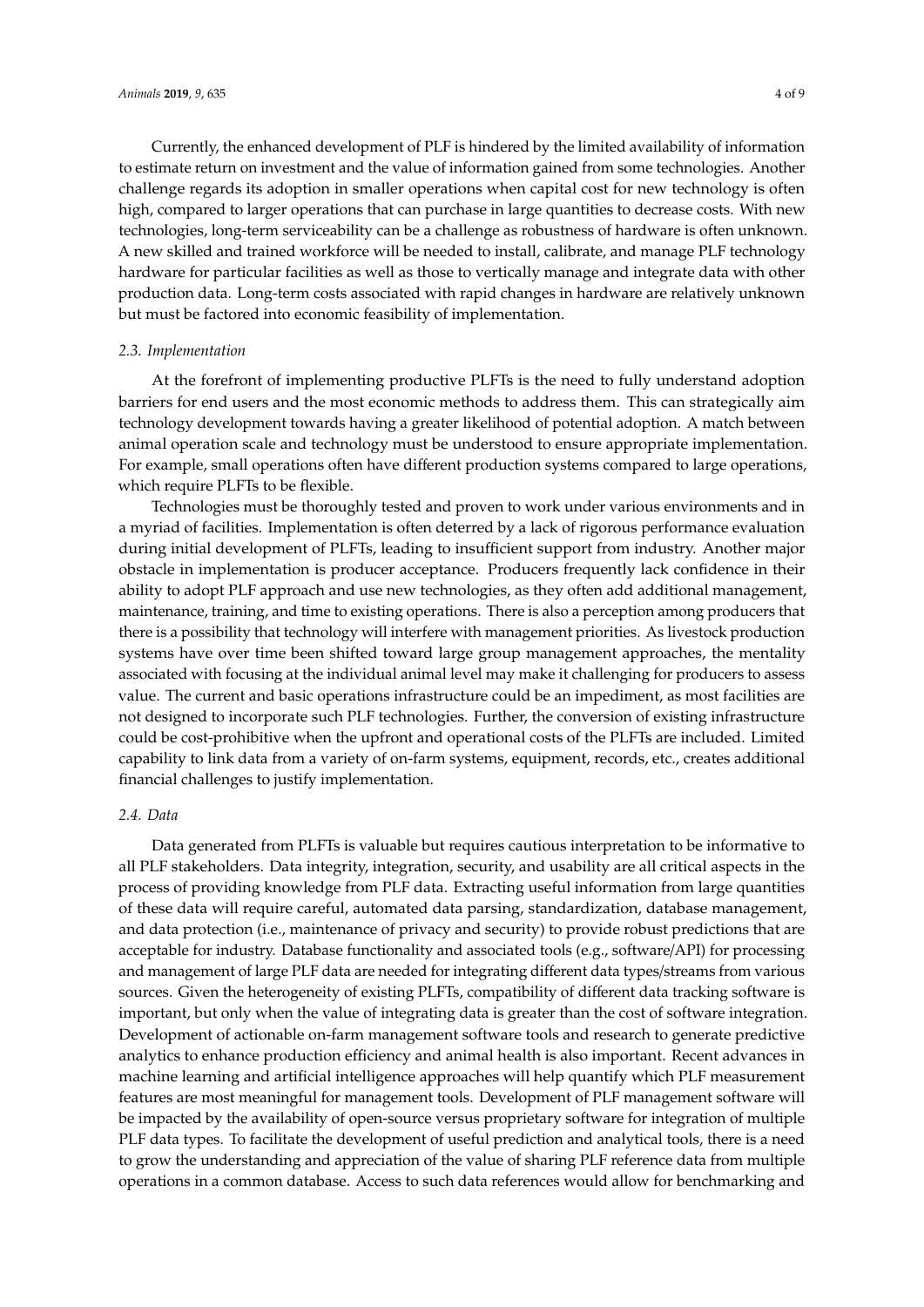development of genetic selection and management tools, and engineering insights that could lead to animal industry-wide benefits.

There are several challenges associated with stakeholder and public perception of PLF and related data. Data can be viewed as a commodity, community resource, or its value can be misused/ manipulated for unintended uses. As such, defining data ownership and identifying appropriate means of protecting data is critically important. There needs to be development of security processes to protect producers and their data as well as protect the value of new technologies. Facilitating data sharing across producers, academia, and industry partners will be both a challenge and opportunity. Building trust among stakeholders will be critical to facilitate data sharing. Ideally, all stakeholders should come together to create agreements as to when and where data sharing would be acceptable. A reference database of shared data would allow for more powerful analyses in comparing benchmarks, allow for the development of more efficient algorithms, and produce greater community benefits in general. A shared data resource would also create some transparency for external stakeholders to better understand the intentions of PLF as a means of providing enhanced care over possible assumed objectives. Sharing data would also help reduce complexity by creating more standardization of how data streams are processed. Data standardization for both standalone and integrated technologies alike may need "data keys" that essentially act as data headers that can be passed between sources. Third-party data aggregators may be need to collected and standardized prior to being disseminating to invested parties. Additionally, uniform PLF terminology and methodologies adopted by organizations such as American Society of Agricultural and Biological Engineers (ASABE) or International Organization for Standardization (ISO) could aid in data standardization. Data shared from some technologies would come with more challenges than others, such as DNA sequence data from pathogen monitoring, large video data, etc.

#### *2.5. Rural and Societal Impacts*

Many PLFTs have incredible potential to enhance animal health and production efficiency, but there is also concern that they could be perceived in unintended ways by the public. Understanding the general public's acceptance and concerns surrounding PLF will be important to facilitate acceptance and educate society on opportunities with these new technologies. Concerns regarding job loss, changes in animal welfare, and management are important to address. There is an opportunity in addressing these concerns to demonstrate the positive aspects of PLF by providing explanation of the social/public value of PLF in safe food production, prevention of antimicrobial resistance (AMR), and early diagnosis of sub clinically ill animals to enhance animal welfare and health. Development of PLF could also spur rural development by sustaining jobs and business in rural areas; however, from a technological standpoint, internet connectivity and capacity will need to improve in many places to achieve these objectives. All these improvements will require industry-academia partnerships, and the ability of academic researchers to work in these applied PLF applications. Incentives and support for early career researchers choosing to work in PLF will be important to ensure their willingness to perform research in these areas in the light of tenure and promotion demands. Universities need to provide support and rewards to researchers who can develop PLF researchers for application as well as insurances that these endeavors will be valued as part of their career development and promotion.

Challenges in implementing PLF also involve technological advancements and their public perception. Internet connectivity, particularly internet service provider infrastructure and costs, in rural areas as well as signal quality in and around structures are challenges. High-speed wireless (3G/4G/5G) is currently too costly for wide-scale implementation, and cellular density is often too low in rural areas for reliable data transfer. Faster low-power wide-area network deployment and ability to scale across rural areas is needed. Transparency in technology use will be important for public perception. For example, identification and tracking of animals may not be accepted if perceived as a means of watching people/employee behaviors versus the actual intent of monitoring animal health and behaviors. The ability to ensure employee rights and remove worker fears about privacy and trust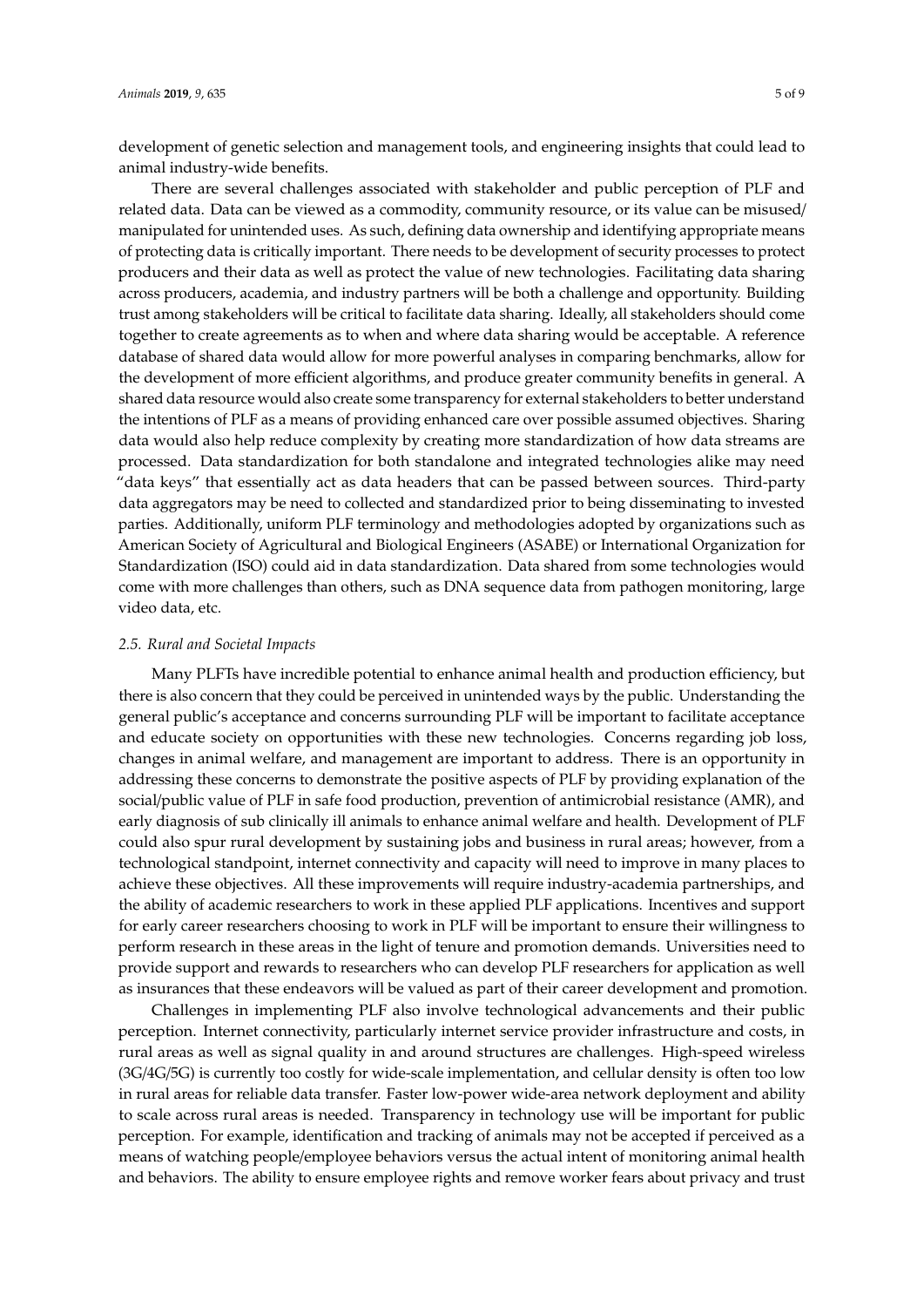represent potential barriers and will be important to address during PLFT implementation. Further, the public may see PLF as a means to increase the size of confinement operations and the number of animals within a facility. Thus, there is requisite need for education and discussion with the public to proactively explain how and why PLFT are used, the opportunities to enhance animal health and care, as well as the potential to create new technology driven jobs on farms and in rural settings. These growing challenges for PLF present opportunities to engage and educate the public more broadly on agriculture as well.

#### *2.6. Education and Training*

The current livestock production education model develops curriculum and training to meet specific demands, typically providing localized expertise relative to species (swine, beef, dairy, poultry, etc.), technical disciplines (management, nutrition, genetics, engineering, veterinary medicine, etc.), and regional production models (Northeast, Midwest, South, etc.). Meeting the current and future demands of developing, integrating, and managing PLFT will require a significant investment in the education and training of stakeholders at all levels. A robust PLF education program will require multi-disciplinary efforts that cut across traditional academic–industry boundaries to develop an infrastructure that can support the training of personnel who will (1) investigate and develop novel and applied PLFTs; (2) integrate PLF into production settings and manage hardware, infrastructure, and data requirements; and (3) manage the on-farm, animal–human–facility interactions and information generated with traditional and PLFT methods.

While the demand to integrate PLF is rapidly growing, the individual capacity of an academic unit, industry provider, or producer to provide education and training is significantly lagging. Challenges include expanding the inclusion of PLF fundamentals within established curricula; attracting non-traditional students with skills and expertise in data science, statistics, and technology applications into the field of livestock production; providing relevant and timely education to producers on the opportunities within PLF; and providing support for the training extension faculty and staff to develop PLF programming. To meet this challenge, an international effort leveraging academic, industry, and producer expertise is warranted to further develop methods to deliver critical education and workforce development programs.

#### **3. Industry–Academia–Government Convergence**

The specific goals of industry and academia are inherently different; however, there exists an intersection where both entities can prosper. Academia generally has expertise in the basic science and theory that can enable and lead to technology development. Due to the complex nature of animal production and technology, the expansive multi-disciplinary knowledge housed within academic institutions creates a ripe opportunity to solve the grand challenges faced by PLF. Desired outcomes for academia include scholarly dissemination of scientific results (often available to general public), and education program development (even though it is out of the scope and capacity of most academic institutions to create commercially scalable technologies). The latter desired outcome is dynamic, as incubators for start-up/spin-off companies and "research parks" are becoming more common.

Alternatively, industry stakeholders acknowledge the need to find pathways to scale-up the knowledge and technology developed by academia to commercially relevant products that can be deployed in their unique livestock production system. It is rare to find identical livestock production systems, in terms of company management, facilities, etc.; hence, PLF must work for their system and provide value to the entire production process. Outcomes for industry include lower production costs, improved animal welfare, reduced labor, as well as improved workforce knowledge and skills.

At the industry–academia intersection is the need for PLF commercialization companies to have the capability and capacity to understand the science generated by academia to customize and scale it to commercial livestock production systems. This PLF integrator (which can exist within industry or separately) works with both industry and academia. Mutually beneficial relationships need to be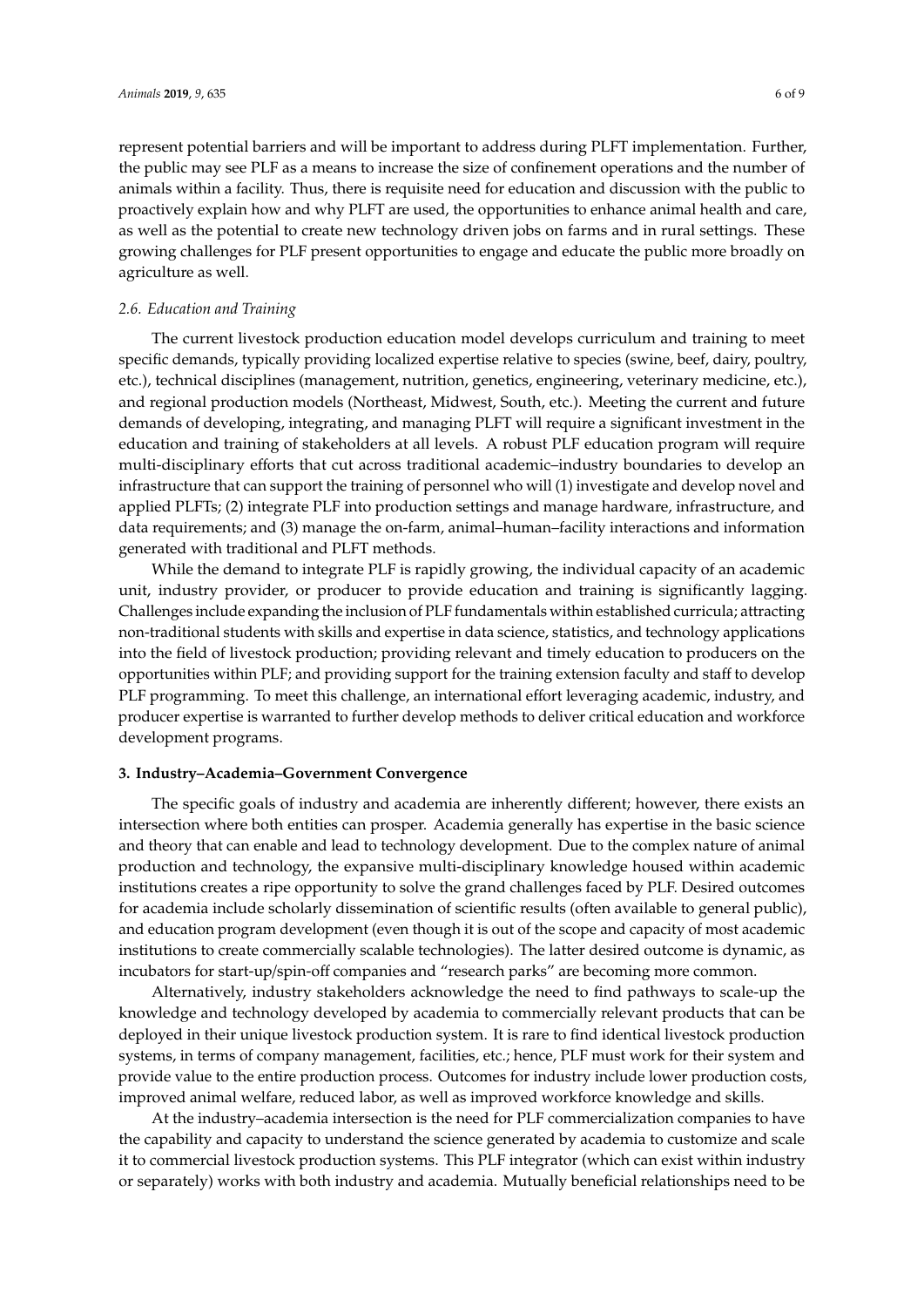defined with clear outcomes and timelines. In addition, a skilled workforce trained in PLF development, implementation, and service provision, which can be educated by academia and acquired by industry, is a critical intersection.

Government support, especially at the global scale, plays a vital role in funding, facilitating, and disseminating PLF. High-risk financial investment is critical for PLF research and development by both academia and industry, and is generally achieved through government support. The degree of government support can vary considerably from country to country, but nonetheless, government *Animals* **2019**, *9*, x 7 of 9 programs can serve as the as the initial step in productive PLF and support achievement of PLF adoption.

## What Is the Monetary Value of Precision Technology Data?<br>

Data analytics are revolutionizing agriculture, which begs the question, what is monetary value of data and who should reap the value? In the past, data have often been used for product development for industry or the common good for producers, but when and how should value be assigned? In Figure 2, we present an "innovation to practice model" as a means of conceptualizing the va[lu](#page-6-0)e of data. When industry uses data, should farmers/producers be compensated for this? Without producers, there would be no data. Likewise, without the technology, there would be no way to collect the data. The answer is not binary, as likely everyone in the data chain can claim ownership of some value. This is interesting when thinking about research, because companies sharing research has value, especially in the PLF space. Value should likely be ascribed to these data to provide industry with a monetary incentive, so that they can claim this value in their charitable/public donations. This also begs the following question: Should other entities pay to gain access to data? These are challenging questions that likely depend on the common good of the community. For example, in the livestock and poultry industry much of the genetic improvement that has been generated has come out of producers sharing data that benefits them through the creation of breeding tools, but industry also benefits because of the value of this shared data in marketing genetics. Both groups are invested to create products on farms and in the breeding industry, but perhaps in the arena of precision technologies with so many potential players, there is a need to define contributing entities and investors.

## The Innovation to Practice Model of Data Value

Added Benefits of Precision Livestock Technology Development

<span id="page-6-0"></span>

**Figure 2.** The innovation to practice model of data value.

### **Figure 2.** The innovation to practice model of data value. **4. Future Vision and Challenges**

What does the future hold regarding the needs and challenges in data handling and processing pipelines and databases that work both on-farm and in the cloud will likely shape how PLF data in 1<br>is used. Systems are needed for rapid prediction to make real-time decisions as well as to achieve critical information for research and broader uses of genetic improvement, inform building designs,  $\begin{array}{ccc} \circ & \circ & \circ \\ \circ & \circ & \circ \end{array}$ for productive PLF in both research and implementation? Infrastructure in the form of data processing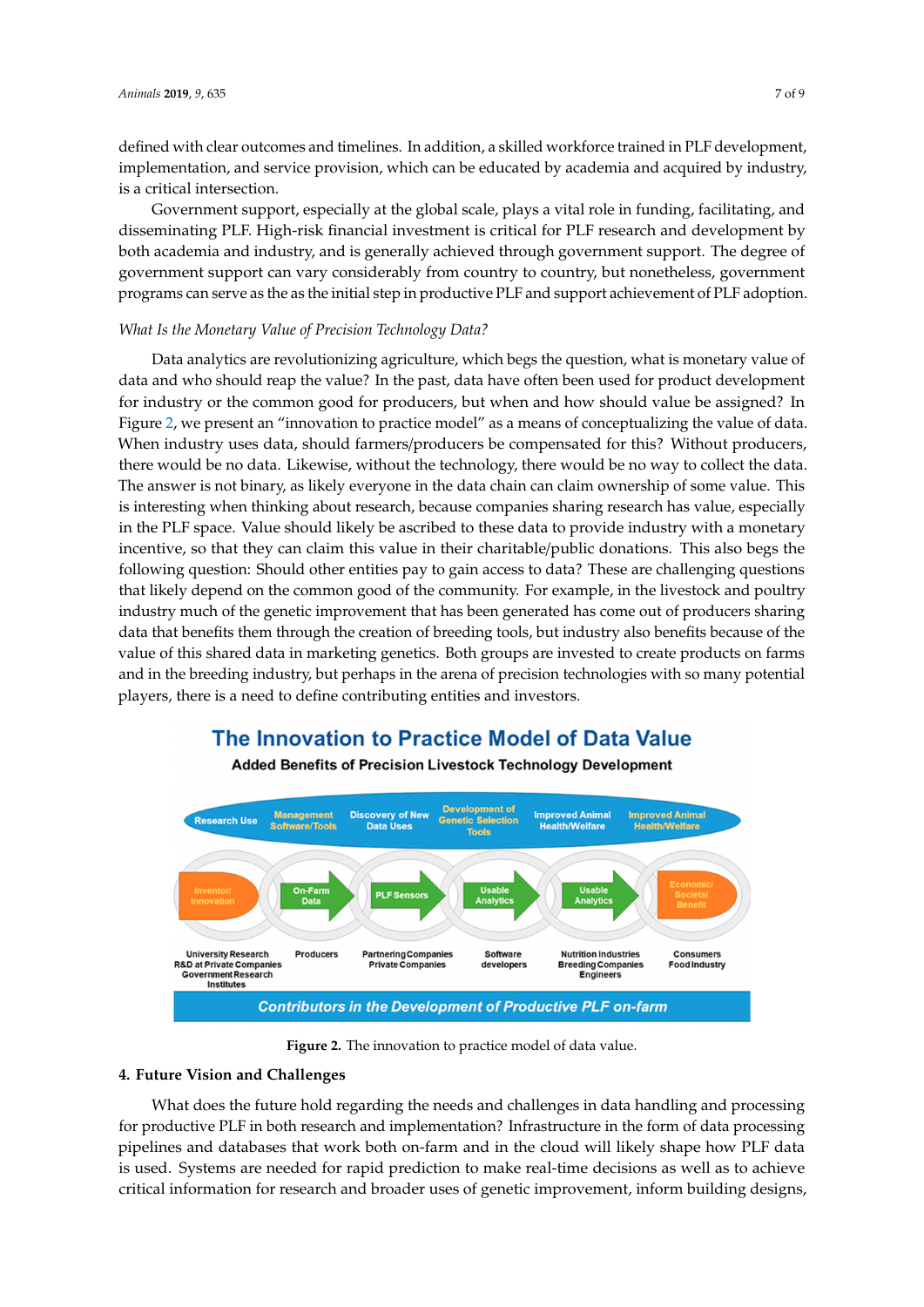change management systems, etc. Data security will be a critical part of these systems. Development of data security and privacy software will have high value to facilitate data sharing and protection. The opportunity to create shared PLF data resources to fuel research will provide opportunities to develop new types of predictive analytics, to develop treatments for animals that will reduce antibiotic use (thus reducing AMR), and to enhance genetic improvement programs. Development of common data formats or easily accessed databases will be important in facilitating such advances. Importantly, issues of data ownership will need to be defined to allow for this kind of data sharing such that data is not trapped in proprietary software. If agreements can be developed to protect private businesses, innovative approaches will develop rapidly with varying data types, new methods, new technologies, and new approaches that may revolutionize PLF. In future research landscapes, precision technologies will also likely be used routinely for research to monitor animal welfare and phenomics.

Short-term as well as future challenges and opportunities of PLF largely revolve around network technology advances and communicating factual information to the public about how PLF will impact the future of agriculture. From a technology standpoint, setting up local networks and internet connections to capture data and transfer it for computation is critical. The ability to glean data for on-farm prediction models will reduce data transfer demands, but the research needed to identify such approaches will require large data transfer. Public concerns about how PLF will impact jobs, animal welfare, and farm sizes need to be addressed up front. PLF will likely create jobs in rural settings and new types of opportunities on farms. Fostering academic–industry–government–food supplier partnerships will be important in creating applied solutions with PLF. Building value at universities to support PLF researchers and interdisciplinary teams to tackle these challenges will be critical to spur the innovation needed to overcome challenges. The future development of PLF will depend on such interdisciplinary collaborations among animal scientists, veterinarians, molecular biologists, engineers, computer scientists, economists, sociologists, and industry representatives, to create applied solutions.

What does the future hold for PLF? As development costs continue to decrease, and training to handle the data expands, it is likely that PLF data will affect nearly every sector of animal production and lead to unique collaborations among animal scientists, engineers, computer scientists, and veterinarians. This convergence of different disciplines will be essential to solve complex problems in animal production systems. Among many other potential applications, an example is promoting animal health with antibiotic stewardship via real-time monitoring for early onset of disease outbreak detection. Precision animal nutrition can be achieved with the capture of real-time water and feed intake, body weight estimation and growth prediction, and precision feeding systems. High standards of animal welfare could be achieved via autonomous classification of abnormal behaviors and early lameness detection and prevention. General husbandry and animal management could be substantially augmented and improved through in-depth study of resource allocation (e.g., feeder space, floor space, perch usage, number of drinkers/feeders, etc.), digital tools to augment caretaker knowledge for performing daily chores (identifying sick pigs, performing euthanasia), and early warning advice for equipment failure. All new phenotypes and environmental measurements collected by precision technologies could be combined with existing metadata to result in improved genetic selection. Environmental stewardship and air quality may be enhanced with real-time gas and particulate monitoring for quantifying emissions, demand-based thermal environment and air quality control for optimal production, and water quality and manure-nutrient content monitoring. Food traceability and the safety of animal products from farm to fork could reach new levels of transparently and accountability. Lastly, accomplishment of these examples requires skilled people in many disciplines, backgrounds, and sectors; hence, the educational infrastructure must exist to train these people through a PLF certification programs for professions in industry and transdisciplinary undergraduate and a graduation PLF curriculum.

As researchers become more multidisciplinary and develop more innovative ideas, the technology and data generated from PLF will be at the forefront of solving grand challenges in animal agriculture for many years to come.